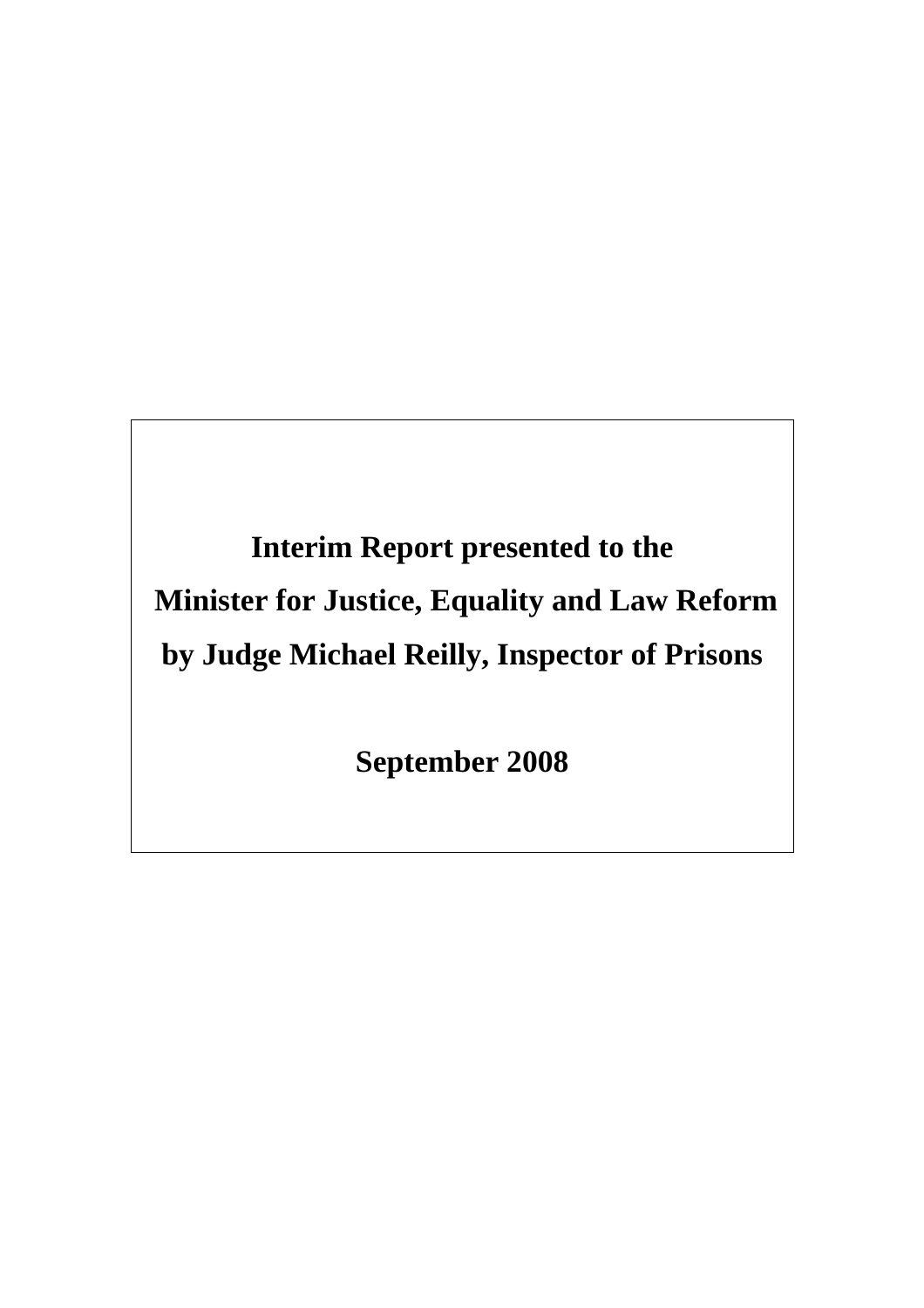### **1. Introduction**

I was appointed Inspector of Prisons for Ireland on the  $21<sup>st</sup>$  November 2007 to take effect from the  $1<sup>st</sup>$  January 2008. My remit is set out in Part 5 of the Prisons Act 2007.

## **2. Reports**

Under Section 32.1 of the Prisons Act, I must inter alia, submit an annual report to you on the performance of my functions during the previous year. Section 32.3 of the said Act, as you know, provides that the Minister, subject to subsection 4 shall cause a copy of it to be laid before each House of the Oireachtas and to be published. There is no provision for dealing with the publication of Interim Reports but in view of the contents of this particular report I hope you see merit in publishing it.

As my first Annual Report will not be submitted to you until early in 2009 I felt it appropriate that I should, by way of this Interim Report, make known to you and to the general public, should you decide to publish this report, in broad terms the approach I intend to adopt in order to fulfil my mandate.

# **3. Resources**

My staff consists of a retired prison governor (who acts as advisor on prison matters), an office manager, a researcher and a clerical officer (still to be recruited). This is adequate for present purposes but I shall probably refer to the issue of resources in my annual reports. My headquarters will be in Nenagh where an office has been identified and is being refurbished. Progress in this matter is satisfactory.

# **4. Actions since my appointment**

I have, since my appointment, visited all the prisons in the State for the purpose of familiarising myself with the layout, the design capacity, the educational facilities, the vocational training facilities, the recreational facilities and the general conditions under which prisoners are kept. These visits were announced visits. I have also visited a number of prisons unannounced both during the day and at night. My staff is conducting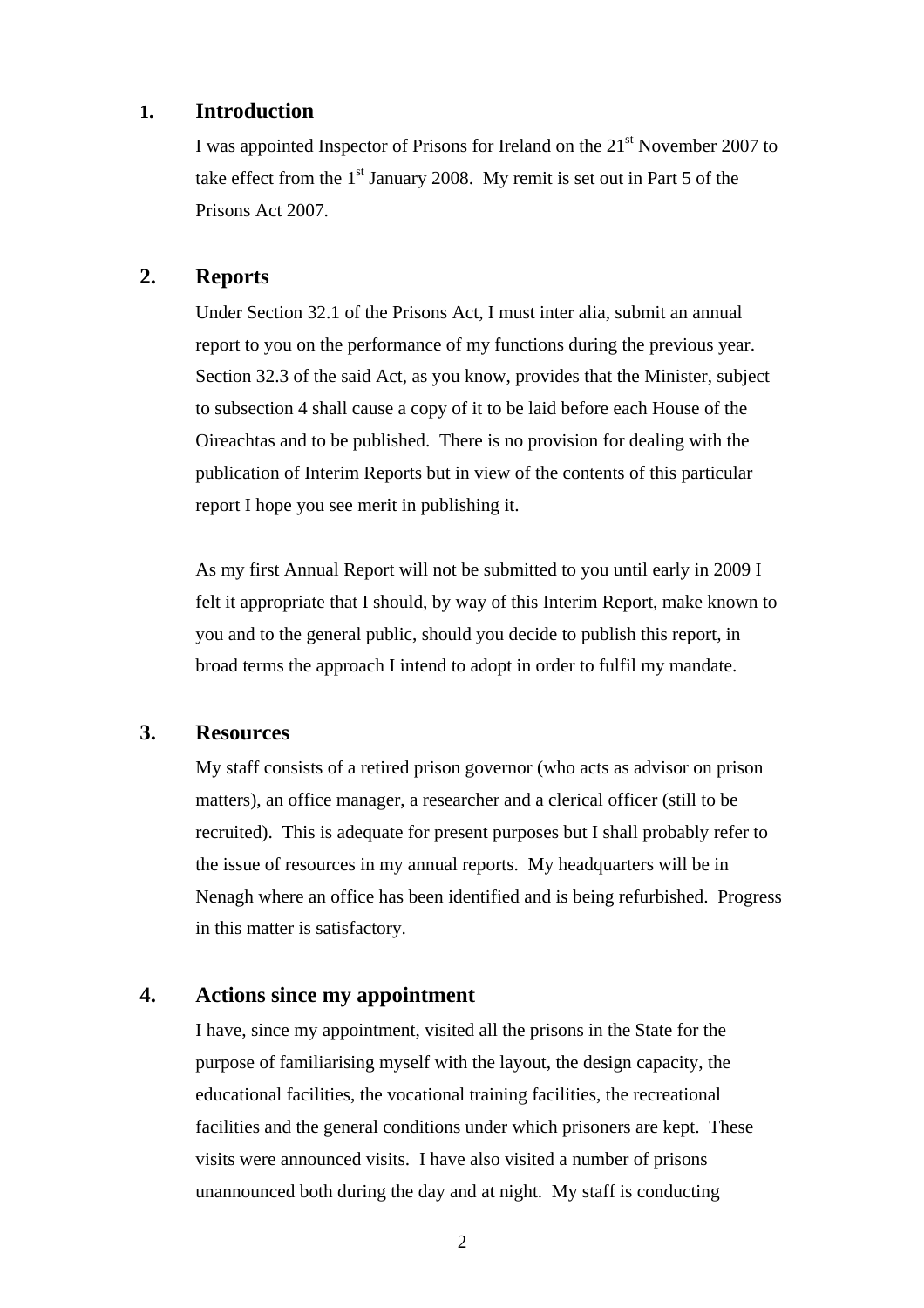research on best practice nationally and internationally. I have had contact with Inspectors of Prisons in other jurisdictions and have visited H.M. Inspector of Prisons in London. I met with the European Committee for the Prevention of Torture and Inhuman or Degrading Treatment or Punishment (CPT - Council of Europe) in Strasbourg.

# **5. Some preliminary findings**

I have already identified shortcomings in certain prisons. I have brought these to the attention of the Prison Service. I will deal in detail with these shortcomings and any other matters of concern in my Annual Report and the progress made to alleviate such shortcomings. There are particular matters deserving of priority attention which are referred to later in this report.

#### **6. Principles I intend to adopt**

My tenure as Inspector of Prisons will be characterised by independence, fairness and the setting of standards, which the law envisages and, which you and the general public would wish to see emphasised.

My independence will be demonstrated by consistency in demanding that prisoners are treated in accordance with international norms and that prisons are operated to best standards.

I will deal fairly with people be they prisoners, prison officers, officials of the Prison Service or people in general. I will listen to all constructive suggestions. I will take on board and evaluate criticisms of the system and or complaints from all sources. In this connection I am mindful of the provisions of Section 31.6 of the Prisons Act 2007. However, if I find faults in the system or in specific prisons I will bring these to the notice of the appropriate person or authority. I will give them an opportunity to explain themselves and appropriate time to rectify the faults. It will not be part of my approach to catch people out. However this is not to be taken as suggesting that I will overlook faults that I discover or that I could be considered a 'soft touch'.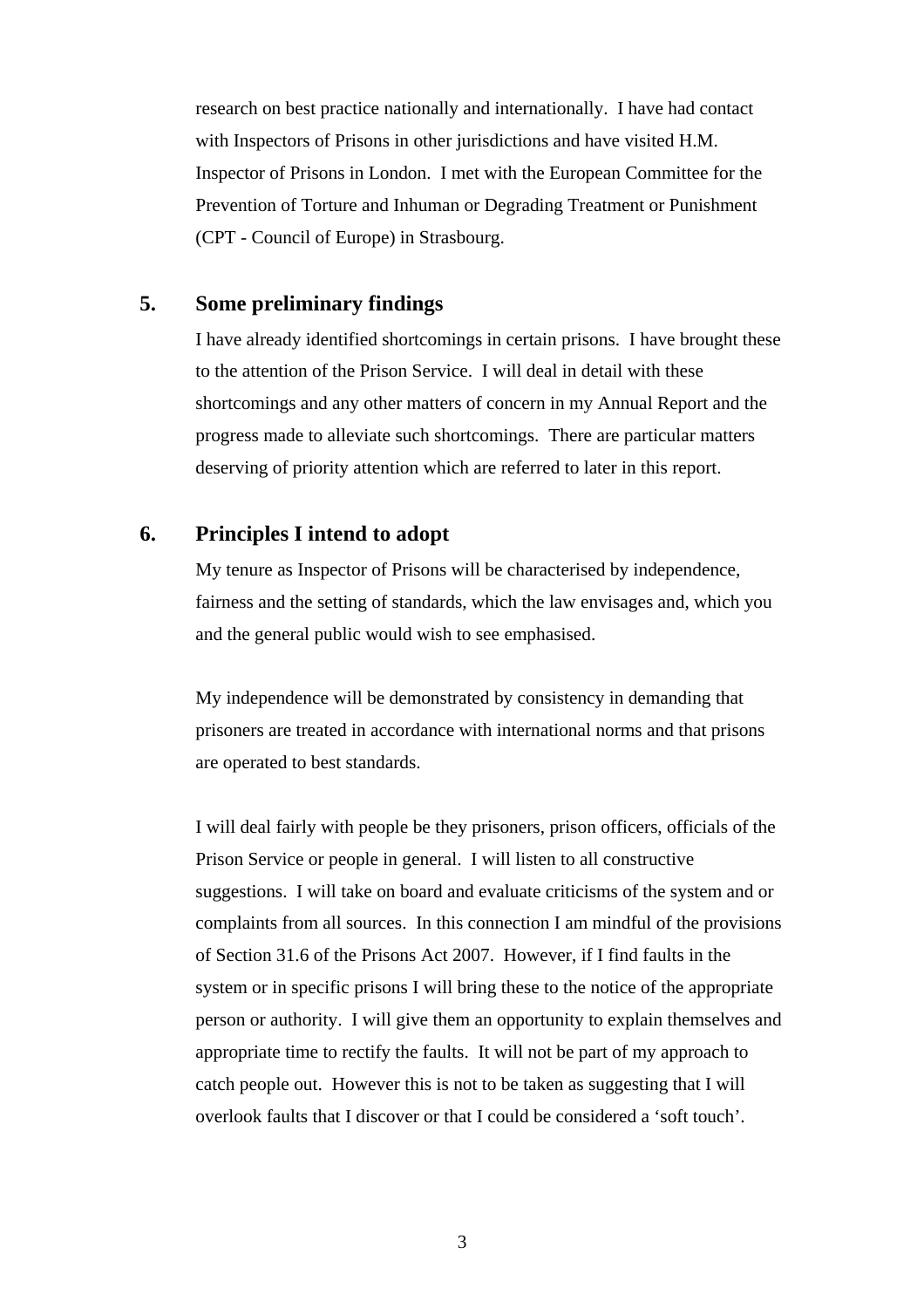I will of course bring to your attention in my Annual Report and / or in my specific reports on individual prisons any faults that I uncover and the steps taken, if taken, to deal with these matters.

## **7. Standards**

I will set standards. These I will make known to all relevant bodies and persons and I will endeavour to ensure that they are understood. I will not only set these standards but will ensure to the best of my ability that they are maintained. When setting these standards I will be mindful of the guidance available from such reputable bodies as the Council of Europe and the United Nations. These standards will incorporate the widely recognised Human Rights principles as applied to prisoners, other citizens and staff. I am aware that the running of any prison is no easy task and I am conscious of the reality that resources for all public services are, understandably, limited. However neither of these could be accepted for disregarding or denying individual human rights.

### **8. Working arrangements**

I am conscious that prisons operate 24 hours a day 365 days a year. Therefore, side by side with my 'programmed' visits I will make ad hoc, unannounced visits to all prisons not alone during business hours but also during off peak hours. By this I mean during the night and at weekends. I will be doing this not for the purpose of wrong-footing anyone, but simply because in my view inspection systems which are entirely predictable as to timing no longer carry any measure of public credibility. This will establish and maintain credibility in the inspection system - the maintenance of standards will not be dependent on the arrival or non arrival of the Inspector. I will be in a position to refute suggestions that standards are upped only when I am expected to arrive.

In accordance with my mandate I will carry out detailed inspections of prisons. These inspections will be thorough. Initially my team and I will carry out an unannounced inspection which will entail an in-depth analysis of all areas of the prison. As part of this visit I will talk to prisoners and member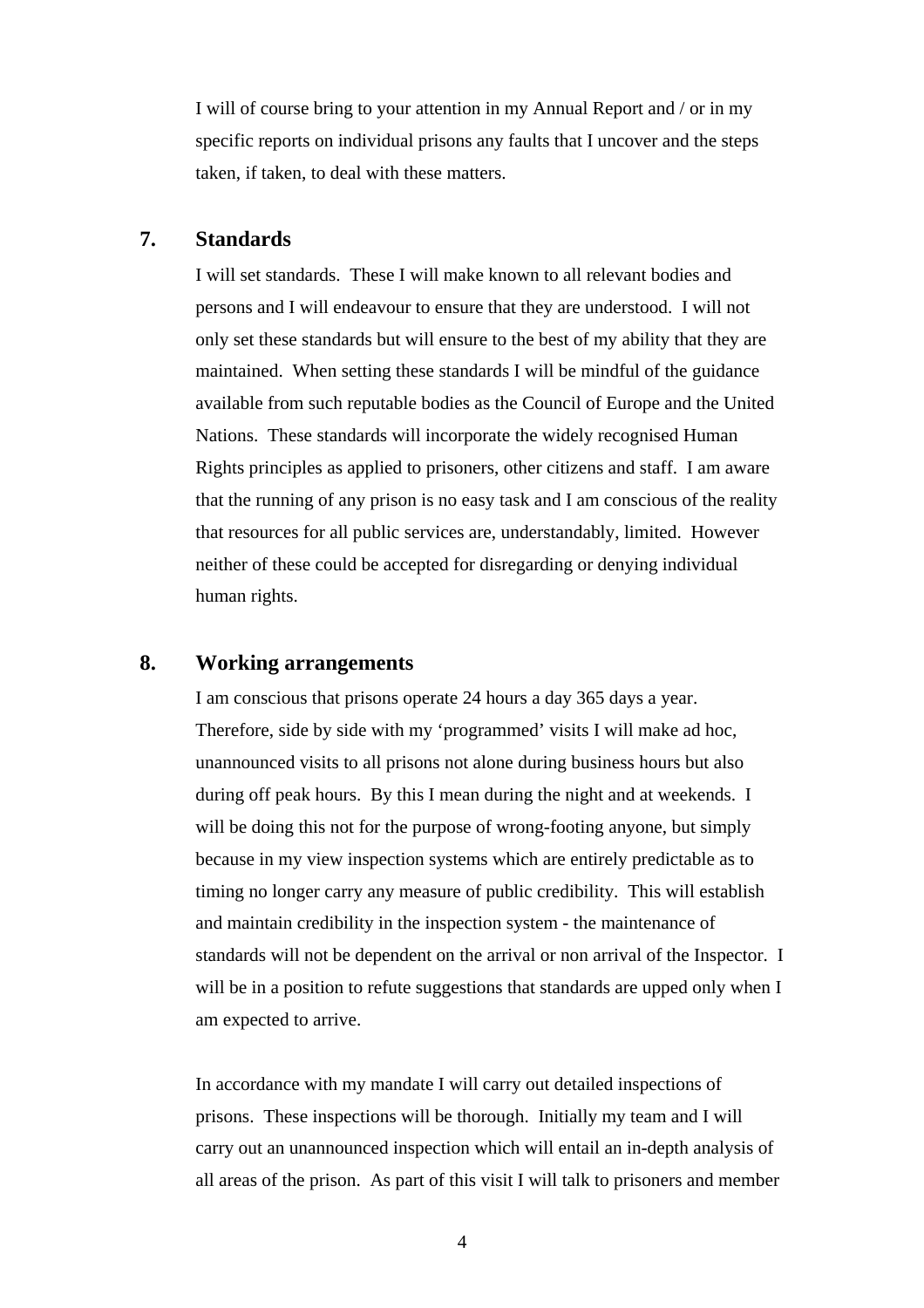of staff. I will bring matters of concern (if any) to the notice of the Governor and the Irish Prison Service (if relevant). If I require further information on technical details I will request same. Approximately 2/3 months later I will carry out an announced inspection.

During this announced inspection I will meet with prisoners, visitors, representatives of the Visiting Committee, the senior managers, the Prison Officers Association, members of staff, the chaplains, the teachers, the doctors, the dentists, the Probation Officers, the Addiction Counsellors and any others who wish to see me or who provide services to prisoners. I will make further unannounced visits both during 'working hours' and off peak hours between my first inspection and the submission of my report. I will endeavour, in consultation with management, to address any matters of concern that I encounter. I will expect full cooperation from management and the Irish Prison Service in this regard. To date I have received this cooperation. Therefore, my reports on individual prisons will not reflect one particular point of time; instead, it will be reflective of an ongoing inspection and consultative process over a number of months. It will offer an accurate representation of the conditions in the particular prisons.

I have already begun this process. I have completed a report on Loughan House Open Centre and I have carried out an unannounced inspection of Castlerea Prison and will report on same in due course.

The general – broadly consultative – approach I intent to adopt which I have just described will not be possible in all cases if it immediately becomes apparent to me that there are matters of very serious concern to be addressed for example a pattern of abuse by staff or serious human rights abuses. I will bring these to your notice immediately and will follow up with a full investigation.

# **9. Matters of particular concern**

I have already identified a number of areas which cause me particular concern - chief of which are overcrowding, the sentence management of prisoners,